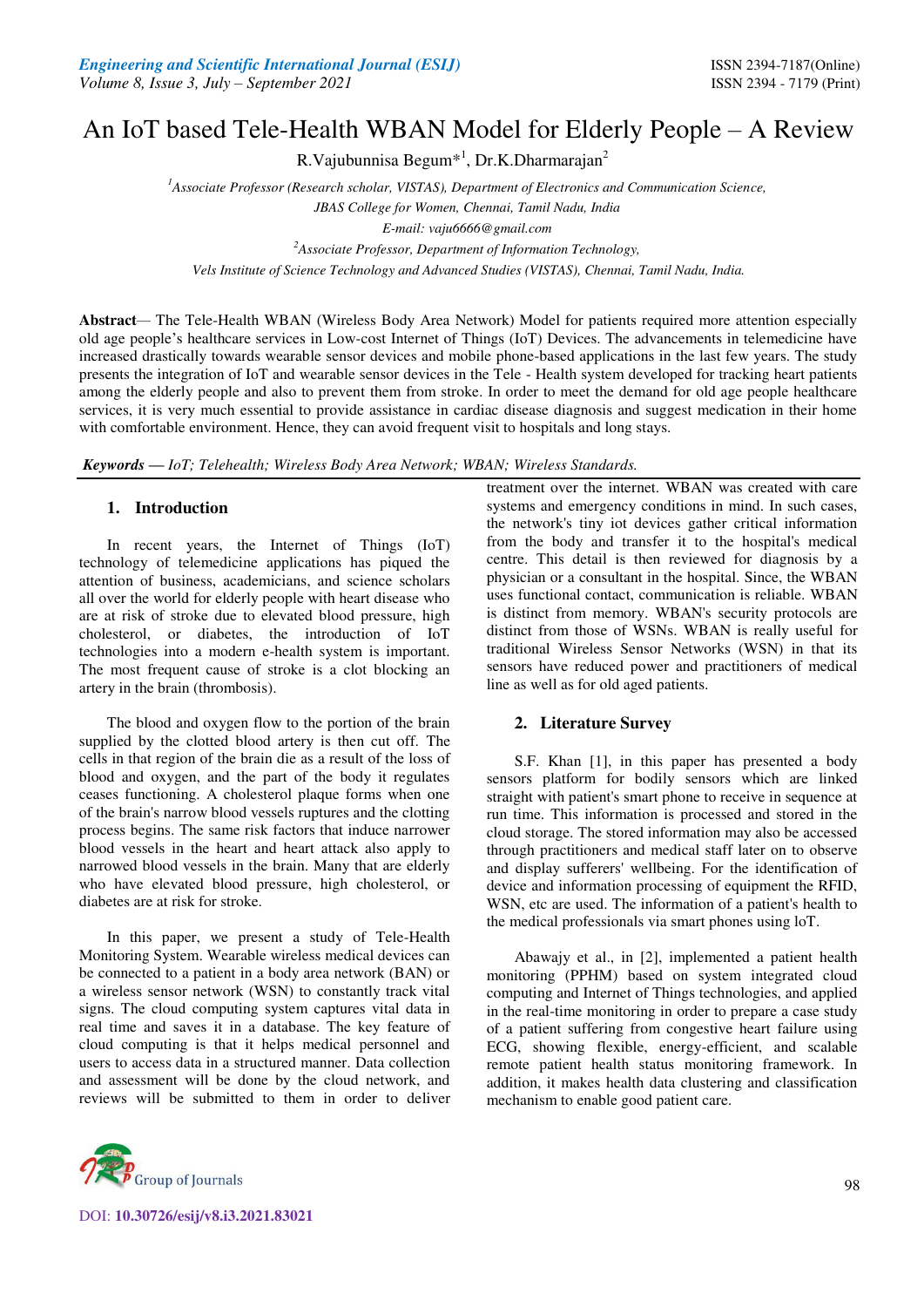## *Engineering and Scientific International Journal (ESIJ)* **ISSN 2394-7187(Online) ISSN 2394-7187(Online)** *Volume 8, Issue 3, July – September 2021* ISSN 2394 - 7179 (Print)

Erden et al., in [3], published a survey on signal analysis and processing techniques employed with different types of sensors, such as pyro-electric infrared, and vibration sensors, accelerometers cameras, depth sensors, and microphones, analysing the increase of diseases and healthcare costs, shortage of caregivers, and a rise in the number of individuals unable to live independently.

Cirani and Picone, in [4], analyzed the characteristics of wearable applications for IoT scenarios and describe the interaction patterns that should occur between wearable or mobile devices and smart objects, as well as presented an implementation of a wearable-based Web of Things application used to evaluate the described interaction patterns in a smart environment, deployed within their department's IoT testbed.

Pasluosta et al., in [5] carried out a detailed review and discuss the existing wearable devices and the Internet-of-Thing's infrastructure used to Nervous system disorder, prioritizing how this technological tool may lead to a shift in paradigm in terms of diagnostics and treatment. Spanò, Pascoli, and Iannaccone, in [6] proposed an Electrocardiogram remote monitoring system dedicated to Long-term residential health monitoring integrated with Internet of Things.

Thapliyal, Khalus and Labrado, in [7], published a survey on Internet of Things and medical devices as alternative technologies to recognize stress and manage using cloud-based services, smart phone apps and wearable smart health devices to aggregate and compute large data sets that track stress behaviour over long periods of time. Rios and Bezerra, in [8], analysed that devices can be worn are also used to take care of elderly people. In this context, a system developed for vital signs monitoring on elderly people in old age homes.

Mr.Anand D.Acharya and Mrs.Shital N.Patil in [9], have presented a real-time framework to achieve active monitoring of patient's data like ECG, Temperature, BP, Pulse rate, and also controlling in the absence of doctor. A. Divya priya and Sundar in [10], developed and implemented a prototype which incorporates pulse rate sensor & temperature and also inform the physician about the patient's condition continuously.

#### **3. Methodology**

Internet of Medical Things has become a common area in healthcare in recent years; it refers to the use of Android device devices, medical sensors, and cloud storage to track patient vitals, as well as the use of networking technology to transfer data to a cloud computing system. Practitioners should use data from WBAN layer in order to accurately observe, assess, and treat patients. Fig 1.Represents a



condition in which the patient's health status and vital details are continuously gathered by attached body sensors. Data is then sent via gateway router / Bluetooth / Zigbee / Wi-Fi / 3G to personal assistant devices in connectivity layer, where it is evaluated and saved on a cloud storage network for later review. The captured sensor data would help the physician during an emergency condition in order to improve and enhance the patient's health in services layer.

 The WBAN hardware platform is set up to connect with the physician over the Internet and a smartphone. It will encourage physicians to keep track of their patients' wellbeing from anywhere in the world. The sensors in this device capture the patient's physiological records, such as heart rhythm, blood pressure, and pulse rate. The patient is then closely watched by this device, with data being transmitted to the Internet and kept on a medical server.The physician and patient will track the patient data at any time from all over the world using the Home server IP address given. If the sensor value exceeds the threshold data, the patient receives an emergency warning. Thus, the patient's health criteria are carefully tracked, and daily reporting through the medical server to a physician would assist in having a correct diagnosis and providing emergency ambulance service for near-perfect treatment. The IoT data collection will assist the patient in recovery faster and will also allow for improved medical services to be offered to patients at a low cost. The cloud service also plays a major role in weather forecast and other related services

In the event of any anomalies, a warning will be issued to all medical providers and physicians, instructing them to take the appropriate measures to provide emergency assistance to the patient.



**Fig. 1: Architecture of Patient monitoring system using Wireless Body Area Network** 

One more choice is also to build wireless body sensor networks-based on wearable devices. Patients are outfitted with handheld, miniaturised, and cellular devices capable of calculating, pre-processing, and wirelessly reporting different physiological, biochemical, and kinematic bio indications (e.g., ECG, EEG, EMG, Motion, Blood Glucose, body temperature, SpO2, blood pressure) to telehealth services in WBSN-enabled eHealth systems. This will provide for the appropriate customised, long-term, and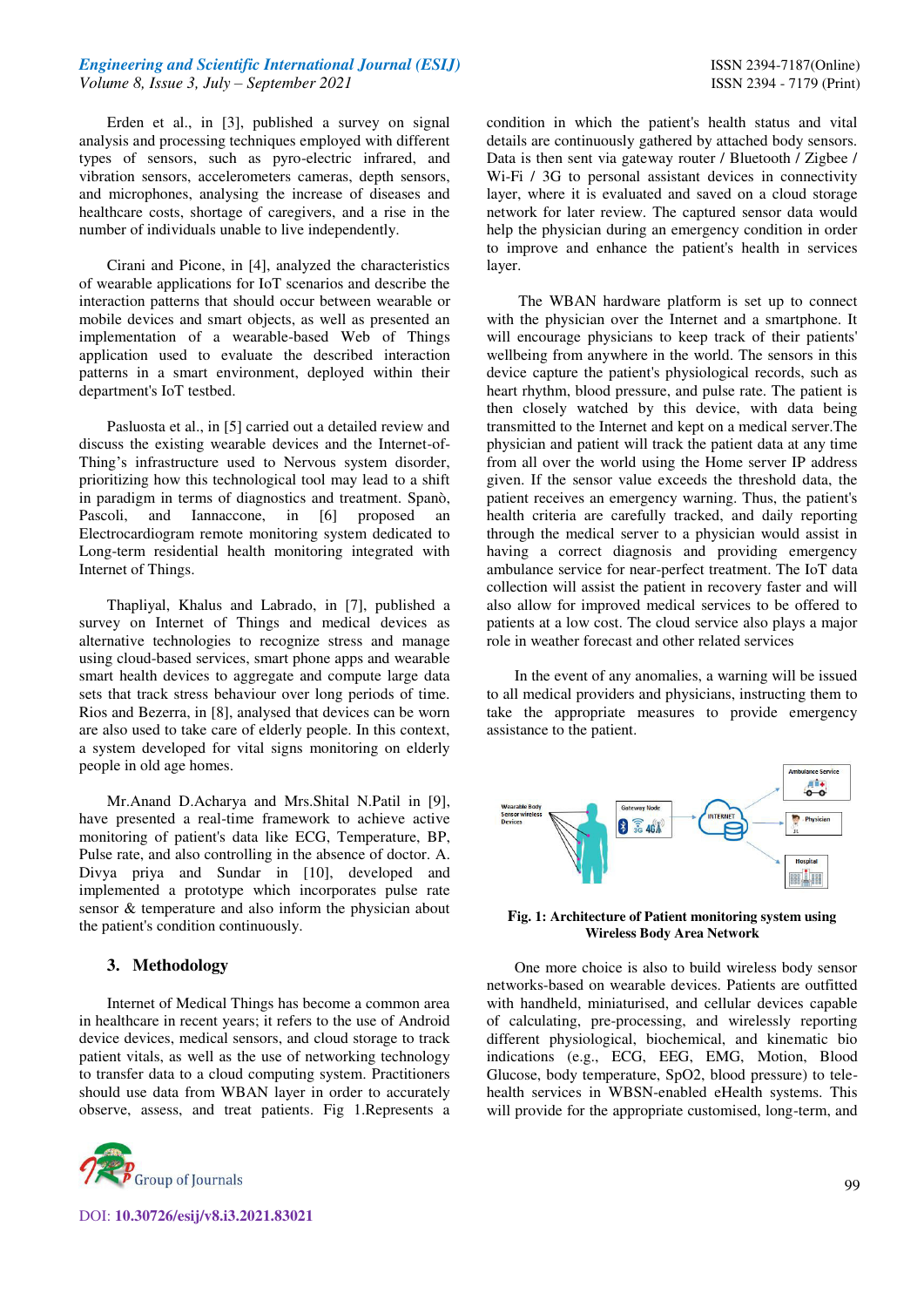## *Engineering and Scientific International Journal (ESIJ)* **ISSN 2394-7187(Online)** *Volume 8, Issue 3, July – September 2021* ISSN 2394 - 7179 (Print)

real-time remote supervision of chronic patients, as well as integrated connectivity with the patient's medical record and collaboration with nursing and medical support. People in today's hectic world tend to keep track of their everyday tasks in order to better their life. Wearable devices worn as attachments on the body and use wearable applications for

a number of functions. Wearables use IoT and cloud computing to offer a range of services. These devices can share data between themselves and the network due to the Internet of Things. Wearable gadgets and wearable applications are becoming more popular every day, from physical exercise to the fashion industry.

| <b>Table1. Comparison of Different Protocols</b>                                                                                                        |                                |                            |                        |                                         |                                     |                                           |                                                  |                                                |  |
|---------------------------------------------------------------------------------------------------------------------------------------------------------|--------------------------------|----------------------------|------------------------|-----------------------------------------|-------------------------------------|-------------------------------------------|--------------------------------------------------|------------------------------------------------|--|
|                                                                                                                                                         | <b>Important Parameters</b>    |                            |                        |                                         |                                     |                                           |                                                  |                                                |  |
| <b>Standard</b>                                                                                                                                         | Coverage                       | Data<br>Rates              | <b>Frequency</b>       | <b>Bandwidth</b><br><b>Requirements</b> | <b>Power</b><br><b>Requirements</b> | <b>Networking</b><br><b>Topology</b>      | <b>Security</b>                                  | Complexity<br>(Device/<br><b>Application</b> ) |  |
| Wi-Fi                                                                                                                                                   | $100 \text{ m}$                | 11 and<br>54 Mbps          | $2.4$ GHz<br>and 5 GHz | 20 MHz                                  | High                                | Infrastructure<br>(point-hub)             | AES block cipher<br>and 32-bit CRC               | High                                           |  |
| Bluetooth                                                                                                                                               | 10 <sub>m</sub>                | 1 Mbps                     | $2.4$ GHz              | 1 MHz                                   | Medium                              | Ad hoc, very<br>small network             | 64- and 128-<br>bit encryption<br>and 16-bit CRC | High                                           |  |
| <b>UWB</b>                                                                                                                                              | 10 <sub>m</sub>                | $100 - 500$<br><b>Mbps</b> | $3.1 - 10.6$ GHz       | $\ddagger$ 500 MHz                      | Low                                 | Point-to-point                            | AES block cipher<br>and 16-bit CRC               | Medium                                         |  |
| ZigBee                                                                                                                                                  | $70 - 100$ m                   | 250<br><b>Kbps</b>         | $2.4$ GHz              | 2 MHz                                   | Very low                            | Ad hoc, peer-<br>to-peer, star or<br>mesh | 128 AES with<br>application layer<br>security    | Low                                            |  |
| Wireless<br><b>USB</b>                                                                                                                                  | 10 <sub>m</sub>                | 480<br><b>Mbps</b>         | $3.1 - 10.6$ GHz       | 528 MHz                                 | Low                                 | Point-to-point                            | <b>AES 128</b>                                   | Low                                            |  |
| IR wireless                                                                                                                                             | $\leq 10$ m with<br><b>LOS</b> | 4 Mbps                     | 16 KHz                 | 2.54 MHz                                | Low                                 | Point-to-point                            | Very secure                                      | Low                                            |  |
| AES- advanced encryption standard; CRC- cyclic redundancy check; IR- infrared; UWB- Ultra Wideband; Kbps- kilobits per second; LOS, -<br>line of sight. |                                |                            |                        |                                         |                                     |                                           |                                                  |                                                |  |

## **Table1. Comparison of Different Protocols**

| <b>Table 2. Comparative Study of Research Works</b> |  |  |
|-----------------------------------------------------|--|--|
|                                                     |  |  |

| <b>Reference</b>              | Objective                                                                                                                                                                                                                                                                                                       | <b>Hardware</b><br><b>Platform</b>                       | <b>Software</b><br><b>Tool</b>                            | Communication<br><b>Technology</b> | Results /<br>Contribution                                                                                                                                                                                                                     | <b>Remarks</b>                                                                                                                                                                                                                                                                                                                     |
|-------------------------------|-----------------------------------------------------------------------------------------------------------------------------------------------------------------------------------------------------------------------------------------------------------------------------------------------------------------|----------------------------------------------------------|-----------------------------------------------------------|------------------------------------|-----------------------------------------------------------------------------------------------------------------------------------------------------------------------------------------------------------------------------------------------|------------------------------------------------------------------------------------------------------------------------------------------------------------------------------------------------------------------------------------------------------------------------------------------------------------------------------------|
| S.F.Khan<br>$\lceil 1 \rceil$ | Authors suggest a full<br>surveillance life cycle<br>and efficient<br>healthcare monitoring<br>system based on the<br>Internet of Things and<br>RFID tags. The<br>experimental findings<br>reported in this paper<br>illustrate the stable<br>performance in the<br>face of a number of<br>medical emergencies. | Micro-<br>Controller<br>(ATmega<br>32)                   | Android<br>Application                                    | Wi-Fi / RFID /<br>Bluetooth        | The association of the<br>WEAN with an<br>Android Smartphone<br>advances enormous<br>practicality.<br>Therefore, this<br>electronics healthcare<br>has the capability of<br>worldwide<br>acceptance.                                          | The RFID delivers<br>information that are<br>controlled by the<br>electromagnetic integrator.<br>Global system for mobile<br>communication (GSM)<br>device itself which is not<br>recommended by the<br>doctors since it may lead to<br>harm the patients due to<br>electromagnetic radiations.<br>No alert mechanism<br>provided. |
| A.Dhillon<br>et.al.<br>[11]   | Introduced an edge-<br>computing based<br>complex Event<br>Processing (CEP)<br>architecture for remote<br>patient monitoring.<br>The RPM techniques<br>use the mobile device<br>as an IoT gateway<br>agent where complex<br>events are detected                                                                 | Embedded<br><b>CEP</b><br>System on<br>Android<br>Phone. | Mobile<br><b>CEP</b><br>application<br>s, J SON<br>Format | Bluetooth / Wi-<br>Fi              | Work Load and system<br>parametric such as<br>CEP latency, arrival<br>time, queuing delay for<br>every complex event<br>generated per unit time<br>even analysed in terms<br>of graph where<br>performance metrics<br>used in different runs. | Real Frame Performance<br>analysis is not significant<br>after the value of 500 event<br>/ Second reached because<br>any further increase in time<br>of occurrence for a CE that<br>leads to increase in CEP<br>latency. System is scalable<br>for arrival times lower than<br>2000 events / Sec.                                  |

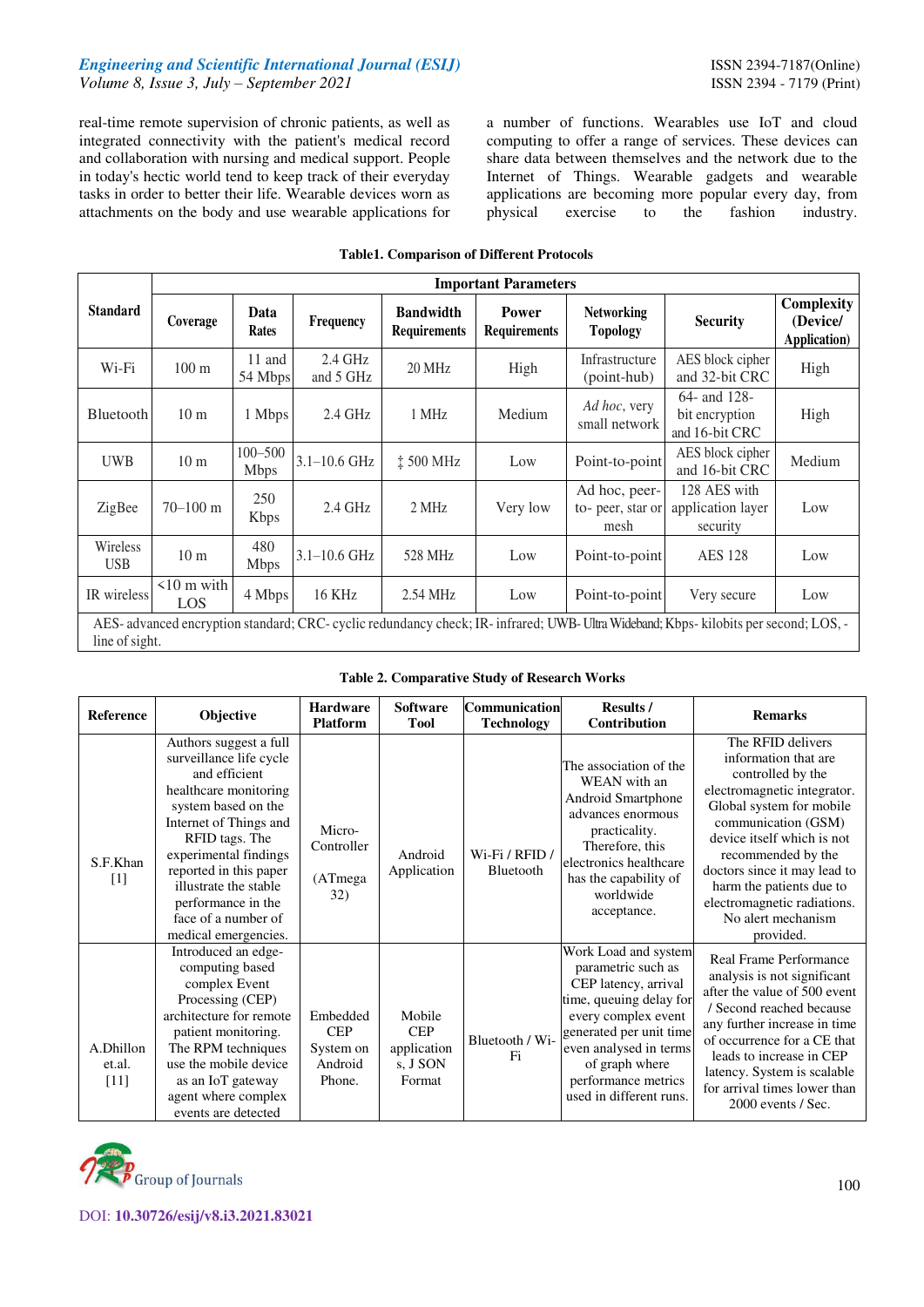*Engineering and Scientific International Journal (ESIJ)* **ISSN 2394-7187(Online)** *Volume 8, Issue 3, July – September 2021* ISSN 2394 - 7179 (Print)

| A. Divya<br>priya<br>&<br>Sundar<br>$[10]$                        | They have developed<br>and implemented a<br>prototype which<br>incorporates pulse rate<br>sensor & temperature<br>and also inform the<br>doctor about the<br>patient's condition<br>continuously.      | Raspberry<br>Pi<br><b>BCM2837</b><br>Quad-core<br>processor                                                                                                                    | Web<br>Server.                                  | Bluetooth /<br>Wi-Fi                                                           | The results of body<br>temperature and<br>heart rate in<br>numeric value were<br>updated and stored<br>in the database                                             | This system possess a<br>solution for only 2<br>parameters of the ill<br>patients, the other<br>parameters were not<br>discussed. |
|-------------------------------------------------------------------|--------------------------------------------------------------------------------------------------------------------------------------------------------------------------------------------------------|--------------------------------------------------------------------------------------------------------------------------------------------------------------------------------|-------------------------------------------------|--------------------------------------------------------------------------------|--------------------------------------------------------------------------------------------------------------------------------------------------------------------|-----------------------------------------------------------------------------------------------------------------------------------|
| Abawajy<br>et al<br>$[2]$                                         | Authors present a<br>pervasive patient<br>health<br>monitoring (PPHM)<br>System infrastructure.<br>PPHM is based on<br>integrated cloud<br>computing<br>and Internet of Things<br>Technologies.        | Physical<br>Machines<br>using<br><b>SMO</b><br>based<br>classificati<br>$_{\rm on}$<br>network.<br><b>Bayes Net</b><br>and<br>Classical<br>Naïve<br><b>Bayes</b><br>Algorithm. | Personal<br>Server                              | Bluetooth                                                                      | Accuracy is 98.9 %<br>with 2 clusters<br>achieved.<br>Performance<br>evaluation done.                                                                              | Privacy and security<br>aspects                                                                                                   |
| Acharya<br>et. al.<br>[9]                                         | They have presented a<br>real-time framework<br>to achieve active<br>monitoring of patient's<br>data like ECG.<br>Temperature, BP,<br>Pulse rate, and also<br>controlling in the<br>absence of doctor. | Arduino<br>UNO and<br>Raspberry<br>P <sub>i</sub>                                                                                                                              | Android<br>Application                          | Wi-Fi Module                                                                   | The output results<br>such as heart rate,<br>temperature, BP and<br>oxygen level for 2<br>persons were<br>observed and results<br>compared with<br>standard value. | The major drawback of the<br>system is that both<br>interfaces for data<br>visualisation developed.                               |
| Mithir<br>Kumar<br>Jena &<br>Irshad<br>Ahmad<br>Ansaari<br>$[12]$ | They have presented<br>the usefulness of<br>wearable devices, its<br>type, evolution,<br>advancement current<br>in technologies and<br>applications in the<br>healthcare                               | WBAN.<br>Wearable<br>devices.                                                                                                                                                  | Cloud<br>Server,<br>Tele-<br>Medicine<br>server | Various<br>communicatio<br>n protocols<br>according to<br>different<br>levels. | Discussion carried<br>out in current<br>techniques with<br>regard to variety of<br>applications related<br>to the measurement<br>of biological signal.             | Limitation of current<br>techniques during the<br>regular use of wearable<br>medical devices faced by<br>consumers still exist.   |

## **4. Applications of WBAN**

WBAN offers portability, freedom of movement, low power usage, safety for human exposure, tracking human physiological processes, higher security protection, decreased clinical errors, and more significant in real-time data transmission, WBAN has a wide range of applications in the medical, sporting, and military fields. Wellness management, tension monitoring, respiratory attacks, emergency response, asthma, deep brain stimulation, wearable drug distribution, and other telemedicine uses without BANs are currently being pursued.

WBAN's core capabilities are telemedicine and online patient care. Telemedicine refers to the use of computer technologies to diagnose and treat patients who are situated in a distant area. WBAN also enabled the distribution of some healthcare facilities to patients who live in remote areas. **Fig. 2: WBAN Applications** 





DOI: **10.30726/esij/v8.i3.2021.83021**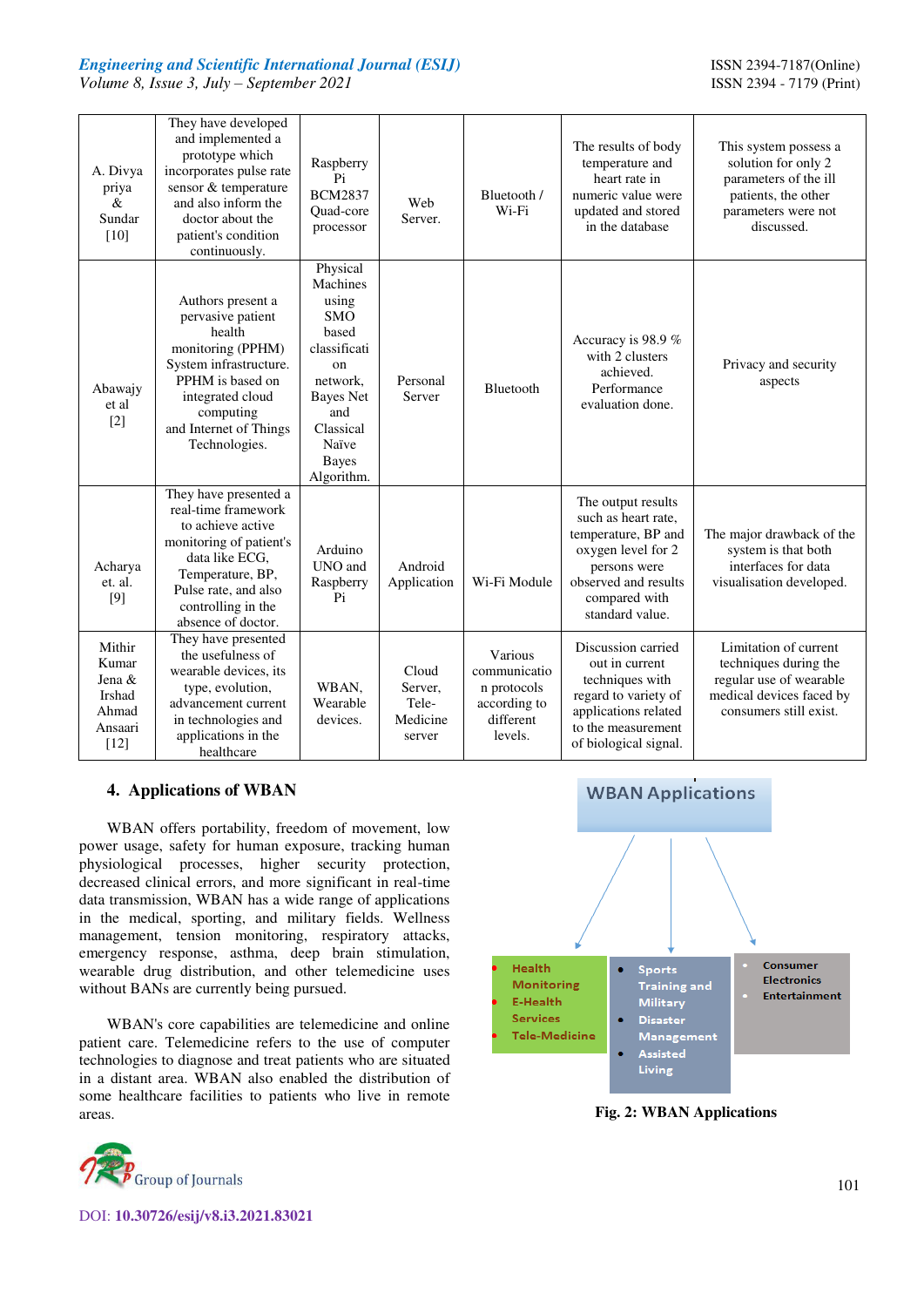## *Engineering and Scientific International Journal (ESIJ)* **ISSN 2394-7187(Online) ISSN 2394-7187(Online)** *Volume 8, Issue 3, July – September 2021* ISSN 2394 - 7179 (Print)

More and more patients will be served using telemedicine. Body sensors capture messages from the body and send them to doctors and physicians who are far away to interpret them. Doctors may use this data to estimate their patients' condition and make medical interventions and treatments. It will result in a more intelligent health-care environment. Patients' daily tasks should be tracked in order to extract vital parameters from the human body.

Patients can regain their natural physical ability by rehabilitative recovery techniques. An individual who has had a stroke will work independently with the right recovery measures and counselling. To ensure a proper motion pattern, these patients are continuously watched. Device consolidation, data transformation, authentic reviews, and residence healing wellness through devices that continuously track bodily functions are the key applications of WBAN in this field. This would enhance understanding of those biological processes.

This contributes to a higher quality of life. Elderly and older individuals will be tracked in their own homes thanks to elder care technology. The cost of healthcare will be reduced as a result of all this. The state of older people's health can be accurately measured with the help of these sensors and WBAN.

#### **5. IoT Challenges in WBAN Model**

The Internet of Things presents a new series of problems for healthcare firms and medical equipment manufacturers. Firms are designing technologies and devices that work with the Cloud in order to cut costs and increase efficiencies.

#### **5.1 Security**

- Encryption of cloud-connected medical devices Data protection in accordance with HIPAA and HITECH regulations.
- Patient data is exposed on smartphones via apps and in the cloud.
- Patient data is safely shared by trusted stakeholders.
- Low-power devices run hot and have a lower uptime when used with high load protection.
- Protection solutions for small medical devices have footprint limits.
- For massive data transfers, there could be bandwidth or network limits.
- Patients and suppliers can be harmed as a result of software or data breaches.

*Interoperability –* Data can flow freely through different technology standards such as Bluetooth and ZigBee. The WBAN framework should be modular as well,



DOI: **10.30726/esij/v8.i3.2021.83021**

ensuring that network communication is not disrupted as the network grows.

*Privacy* – Users of the WBAN network are concerned that their personal details will be exposed. As a result, WBAN must ensure that personal information is kept private and safe.

*System Hardware* – The network's devices must be simple to use, lightweight, resource efficient, and energy efficient.

*Sensor Validation* – The information gathered by the sensors must be checked. This would aid in the detection of flaws in hardware and device designs. False readings will result in the end user receiving incorrect information.

*Data Integrity* – Data consistency should be preserved. Data is fragmented and transferred at different nodes in a cellular body area network. This can lead to data inconsistencies. As a result, information security must be ensured.

*Interference* – With a large-scale WBAN device installation, interference should be minimal. This would improve the sensor nodes' ability to coexist with other network equipment.

*Information Management* – WBAN generates a vast amount of data. Storing and handling too much data is a difficult but necessary challenge.

#### **6. Tele-health Applications**



 **Fig. 3: Tele-Health Services for elderly patients** 

Body area networks provide a variety of features for end users as sensors like this are paired with wireless protocol like Wi-Fi, Bluetooth Low Energy, and ZigBee, as well as proprietary approaches. Figure 3 illustrates the